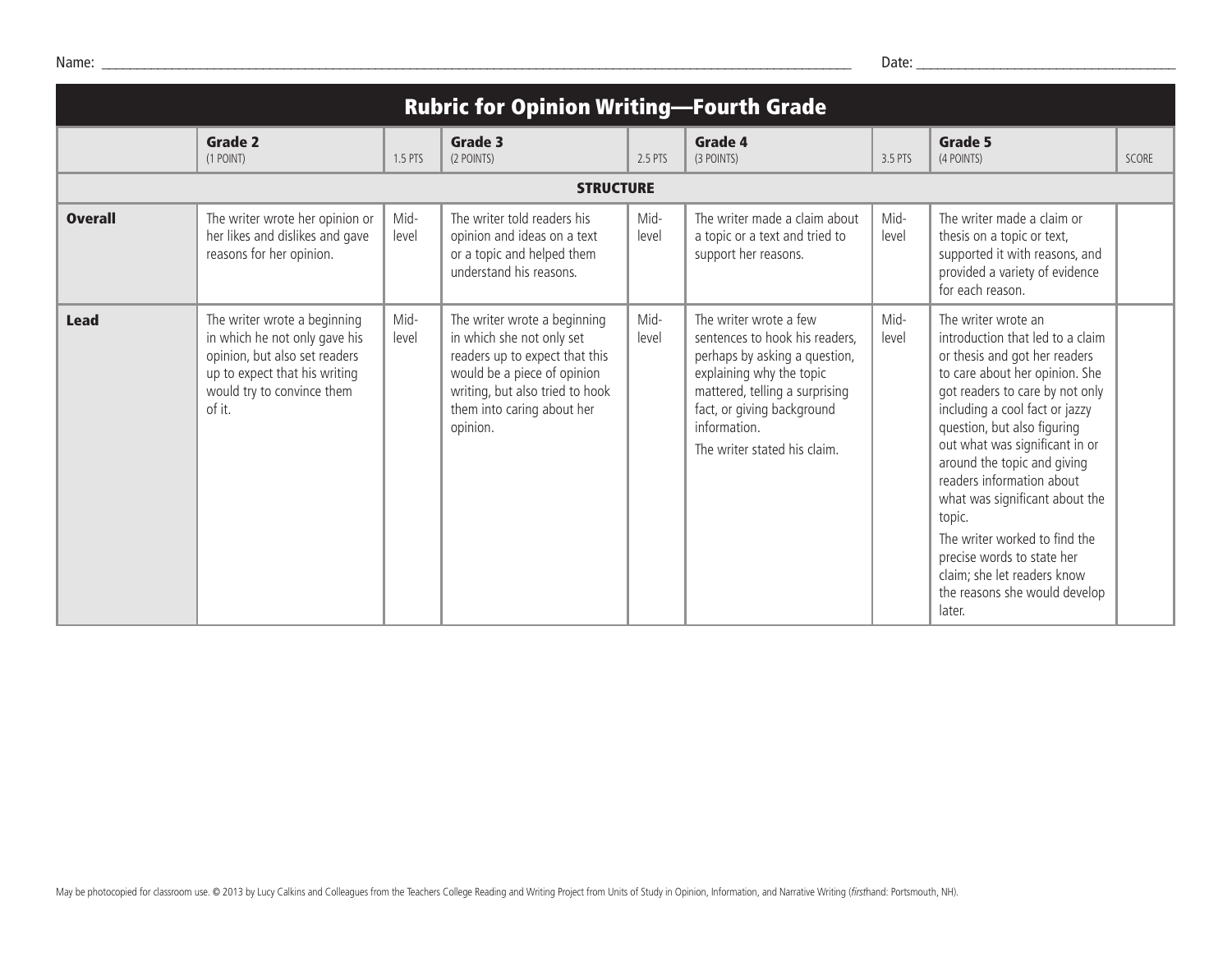|                          | <b>Grade 2</b><br>(1 POINT)                                                                   | 1.5 PTS       | Grade 3<br>(2 POINTS)                                                                                                                                                                                                                                                       | 2.5 PTS       | <b>Grade 4</b><br>(3 POINTS)                                                                                                                                                                                                                                                                                                                         | 3.5 PTS       | Grade 5<br>(4 POINTS)                                                                                                                                                                                                                                                                                                                                                                                                                                | <b>SCORE</b> |
|--------------------------|-----------------------------------------------------------------------------------------------|---------------|-----------------------------------------------------------------------------------------------------------------------------------------------------------------------------------------------------------------------------------------------------------------------------|---------------|------------------------------------------------------------------------------------------------------------------------------------------------------------------------------------------------------------------------------------------------------------------------------------------------------------------------------------------------------|---------------|------------------------------------------------------------------------------------------------------------------------------------------------------------------------------------------------------------------------------------------------------------------------------------------------------------------------------------------------------------------------------------------------------------------------------------------------------|--------------|
| <b>STRUCTURE (cont.)</b> |                                                                                               |               |                                                                                                                                                                                                                                                                             |               |                                                                                                                                                                                                                                                                                                                                                      |               |                                                                                                                                                                                                                                                                                                                                                                                                                                                      |              |
| <b>Transitions</b>       | The writer connected parts of<br>her piece using words such as<br>also, another, and because. | Mid-<br>level | The writer connected his<br>ideas and reasons with his<br>examples using words such<br>as for example and because.<br>He connected one reason or<br>example using words such as<br>also and another.                                                                        | Mid-<br>level | The writer used words and<br>phrases to glue parts of her<br>piece together. She used<br>phrases such as for example,<br>another example, one time,<br>and for instance to show<br>when she wanted to shift<br>from saying reasons to giving<br>evidence and in addition to,<br>also, and another to show<br>when she wanted to make a<br>new point. | Mid-<br>level | The writer used transition<br>words and phrases to connect<br>evidence back to his reasons<br>using phrases such as this<br>shows that<br>The writer helped readers<br>follow his thinking with<br>phrases such as another<br>reason and the most important<br>reason. To show what<br>happened he used phrases<br>such as consequently and<br>because of.<br>The writer used words such as<br>specifically and in particular to<br>be more precise. |              |
| <b>Ending</b>            | The writer wrote an ending in<br>which he reminded readers of<br>his opinion.                 | Mid-<br>level | The writer worked on an<br>ending, perhaps a thought<br>or comment related to her<br>opinion.                                                                                                                                                                               | Mid-<br>level | The writer wrote an ending for<br>his piece in which he restated<br>and reflected on his claim,<br>perhaps suggesting an action<br>or response based on what he<br>had written.                                                                                                                                                                      | Mid-<br>level | The writer worked on a<br>conclusion in which he<br>connected back to and<br>highlighted what the text was<br>mainly about, not just the<br>preceding paragraph.                                                                                                                                                                                                                                                                                     |              |
| <b>Organization</b>      | The writer's piece had different<br>parts; she wrote a lot of lines<br>for each part.         | Mid-<br>level | The writer wrote several<br>reasons or examples why<br>readers should agree with his<br>opinion and wrote at least<br>several sentences about each<br>reason.<br>The writer organized his<br>information so that each part<br>of his writing was mostly about<br>one thing. | Mid-<br>level | The writer separated<br>sections of information using<br>paragraphs.                                                                                                                                                                                                                                                                                 | Mid-<br>level | The writer grouped information<br>and related ideas into<br>paragraphs. He put the parts<br>of his writing in the order that<br>most suited his purpose and<br>helped him prove his reasons<br>and claim.                                                                                                                                                                                                                                            |              |
|                          |                                                                                               |               |                                                                                                                                                                                                                                                                             |               |                                                                                                                                                                                                                                                                                                                                                      |               |                                                                                                                                                                                                                                                                                                                                                                                                                                                      | <b>TOTAL</b> |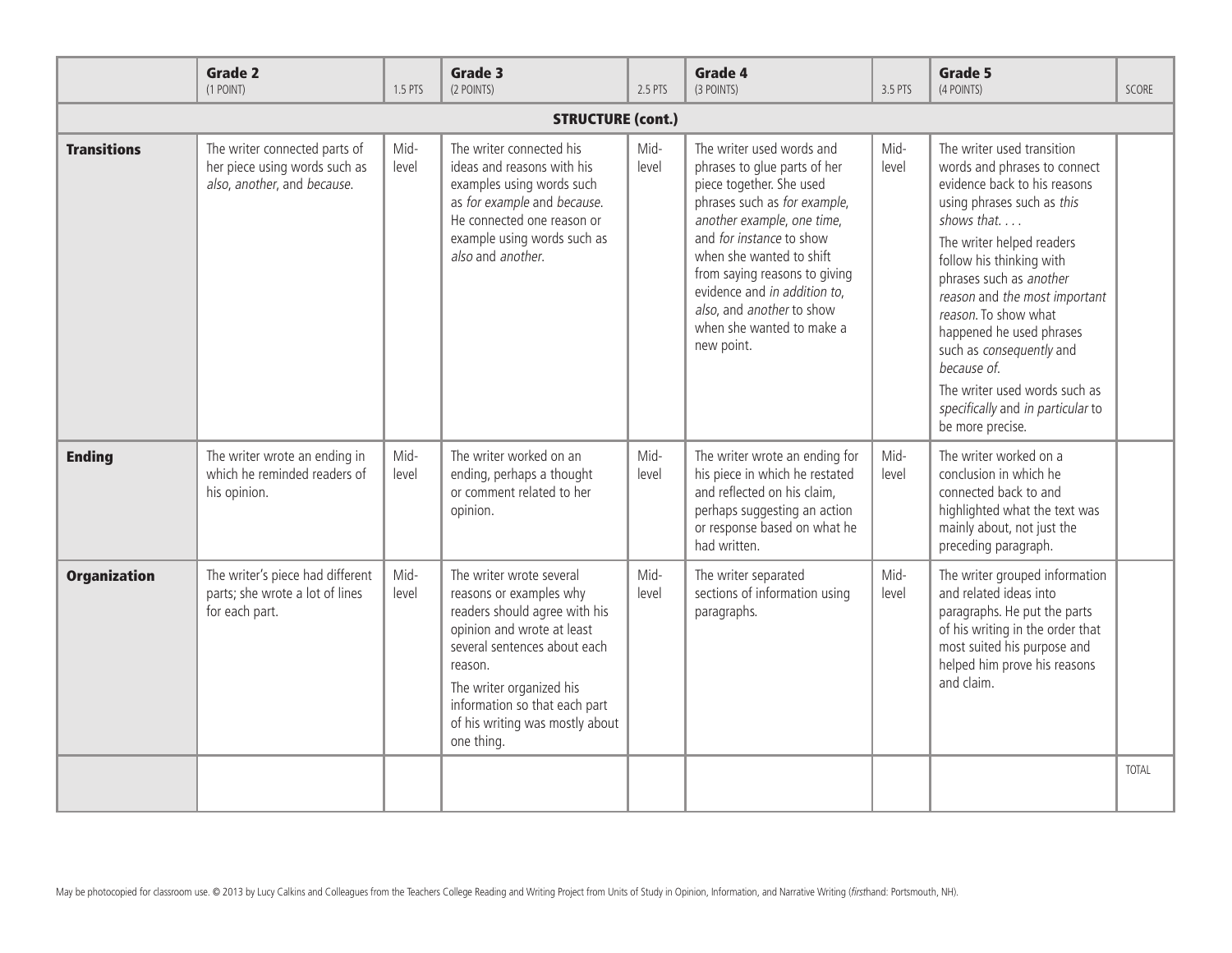|                     | <b>Grade 2</b><br>(1 POINT)                                                                    | 1.5 PTS       | Grade 3<br>(2 POINTS)                                                                                                               | 2.5 PTS       | Grade 4<br>(3 POINTS)                                                                                                                                                                                                                                                                                                                                                                                                                                                                                         | 3.5 PTS       | <b>Grade 5</b><br>(4 POINTS)                                                                                                                                                                                                                                                                                                                                                                                                                                           | <b>SCORE</b> |
|---------------------|------------------------------------------------------------------------------------------------|---------------|-------------------------------------------------------------------------------------------------------------------------------------|---------------|---------------------------------------------------------------------------------------------------------------------------------------------------------------------------------------------------------------------------------------------------------------------------------------------------------------------------------------------------------------------------------------------------------------------------------------------------------------------------------------------------------------|---------------|------------------------------------------------------------------------------------------------------------------------------------------------------------------------------------------------------------------------------------------------------------------------------------------------------------------------------------------------------------------------------------------------------------------------------------------------------------------------|--------------|
| <b>DEVELOPMENT</b>  |                                                                                                |               |                                                                                                                                     |               |                                                                                                                                                                                                                                                                                                                                                                                                                                                                                                               |               |                                                                                                                                                                                                                                                                                                                                                                                                                                                                        |              |
| <b>Elaboration*</b> | The writer wrote at least two<br>reasons and wrote at least a<br>few sentences about each one. | Mid-<br>level | The writer not only named her<br>reasons to support her opinion,<br>but also wrote more about<br>each one.                          | Mid-<br>level | The writer gave reasons to<br>support his opinion. He chose<br>the reasons to convince his<br>readers.<br>The writer included examples<br>and information to support his<br>reasons, perhaps from a text,<br>his knowledge, or his life.                                                                                                                                                                                                                                                                      | Mid-<br>level | The writer gave reasons to<br>support her opinion that were<br>parallel and did not overlap.<br>She put them in an order that<br>she thought would be most<br>convincing.<br>The writer included evidence<br>such as facts, examples,<br>quotations, micro-stories, and<br>information to support her<br>claim.<br>The writer discussed and<br>unpacked the way that the<br>evidence went with the claim.                                                              | (X2)         |
| Craft*              | The writer chose words that<br>would make readers agree<br>with her opinion.                   | Mid-<br>level | The writer not only told readers<br>to believe him, but also wrote<br>in ways that got them thinking<br>or feeling in certain ways. | Mid-<br>level | The writer made deliberate<br>word choices to convince<br>her readers, perhaps by<br>emphasizing or repeating<br>words that made readers feel<br>emotions.<br>If it felt right to do so, the<br>writer chose precise details<br>and facts to help make her<br>points and used figurative<br>language to draw readers into<br>her line of thought.<br>The writer made choices about<br>which evidence was best<br>to include or not include to<br>support her points.<br>The writer used a convincing<br>tone. | Mid-<br>level | The writer made deliberate<br>word choices to have an effect<br>on his readers.<br>The writer reached for the<br>precise phrase, metaphor, or<br>image that would convey his<br>ideas.<br>The writer made choices about<br>how to angle his evidence to<br>support his points.<br>When it seemed right to do<br>so, the writer tried to use a<br>scholarly voice and varied<br>his sentences to create the<br>pace and tone of the different<br>sections of his piece. | (X2)         |
|                     |                                                                                                |               |                                                                                                                                     |               |                                                                                                                                                                                                                                                                                                                                                                                                                                                                                                               |               |                                                                                                                                                                                                                                                                                                                                                                                                                                                                        | <b>TOTAL</b> |

\* Elaboration and Craft are double-weighted categories: Whatever score a student would get in these categories is worth double the amount of points. For example, if a student exceeds expectations in Elaboration, then that student meets standards in Elaboration, then that student would receive 6 points instead of 3 points.